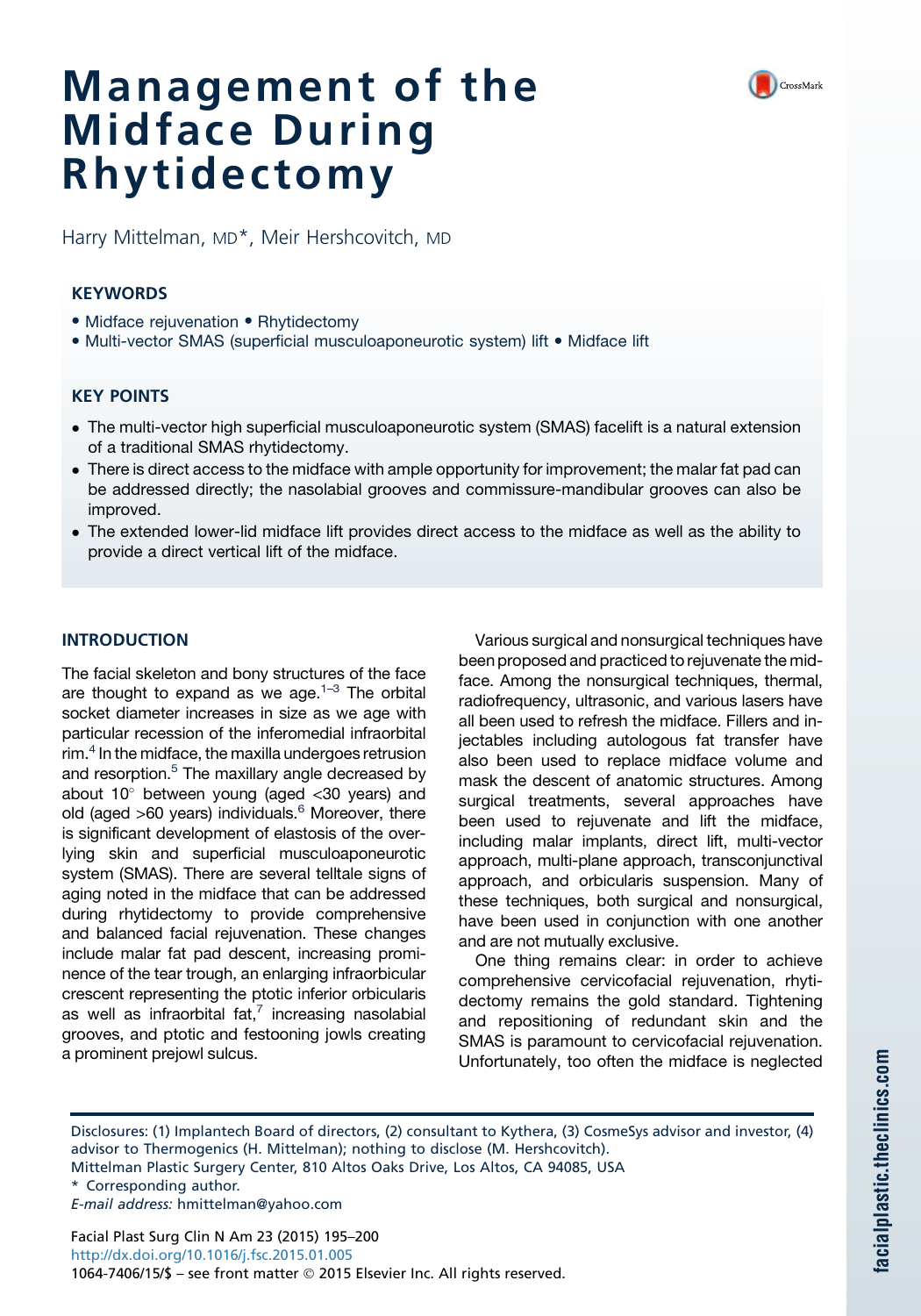leading to suboptimal overall rejuvenation and a continued tired appearance. Posterior SMAS imbrication or plication provides mostly posterior pull and does not adequately address the midface fat pads, nasolabial groove, or commissuremandibular fold. However, proper midface rejuvenation can be achieved at the same time as cervicofacial rhytidectomy.

# TREATMENT GOALS AND PLANNED **OUTCOMES**

Patients undergoing cervicofacial rhytidectomy nearly uniformly desire comprehensive facial rejuvenation. Midface rejuvenation can easily be improved concurrently with rhytidectomy via a multi-vector, multi-plane approach or an extended lower-lid midface lift. The goals of midface rejuvenation include, but are not limited to, improving the jowl-mandible contour, improving the commissure-mandibular groove, improvement in the nasolabial groove, improving all 4 midface fat pads with repositioning, preserving the temporal hair tuft and posterior hairline, maximizing the cosmetic result, and finally achieving a natural nonoperated appearance. While planning for a surgical procedure, the practitioner must anticipate that different parts of the face and neck require different vectors of pull to achieve an optimal result. The midface in particular requires primarily a vertical lift. The techniques described in this article, multi-vector high SMAS 3-layeredfacelift with midface lift and extended lower-lid midface lift, achieve all of these goals.

#### PREOPERATIVE PLANNING AND **PREPARATION**

The ideal patient is 40 to 60 years old, in good health, without any medical comorbidities or increased bleeding tendencies with significant cervicofacial elastosis, descent of the midface with jowling, prominent jowl-mandibular irregularities, prominent commissure-mandibular grooves, and of course realistic expectations of improvement. Photographic documentation should be obtained preoperatively in the anterior-posterior frame with and without smiling, in a bilateral three-quarter view, and in bilateral side-profile views with particular attention to having each photograph viewing the Frankfort horizontal perpendicularly.

#### PATIENT POSITIONING

Preoperatively for marking, the authors recommend that patients be seated upright and awake. This *upright* position allows for the proper effects of gravity with respect to the facial architecture as well as certainty that there are no paralytic anesthetics affecting the patients' musculature. Marking is done to demarcate the extent of dissection, the prominence of jowls, and any nasolabial or commissure-mandibular grooves. If an extended lower-lid midface lift is being done, extended lower-lid blepharoplasty incisions should be marked. Very importantly is the marking delineating the directions of the SMAS pull on different areas of the face and neck (Fig. 1). This protocol will ideally lead to a more predictable and natural looking result.

# PROCEDURAL APPROACH

For the multi-vector high SMAS facelift, perioperatively patients are supine with the endotracheal tube midline or to the left. The tube is secured to the central incisors with a 2-0 silk to allow for movement of the tube on either side of the face. Great care is taken not to allow the endotracheal tube to pull on the lip or the face. The patients' hair is the tied posteriorly and taped out of the surgical field. Patients are then prepped with a half-strength povidone-iodine solution. Towels and sterile tape are then used to further isolate the surgical field.

Firstly, the planned facial incisions were injected with a total of 40 to 60 mL of tumescent solution consisting of a 0.25% bupivacaine hydrochloride (Marcaine), 0.5% lidocaine, and 1:100,000 of epinephrine. The temporal tuft and preauricular, postauricular, and posterior hairline incisions were made with a No. 15 blade; subcutaneous planes were raised in the postauricular area and preauricular area using the same No. 15 blade, and then facelift scissors were used to elevate the same subcutaneous plane anteriorly to a point approximately even with the zygomatic body; but no dissection was made up into the zygomatic body itself. The midface, submandibular, and cervical dissections were made; a 3-0 polypropylene (Prolene) suture was used to vertically raise the SMAS and the anterior cheek perioral area as



Fig. 1. Marking for multi-vector SMAS lift.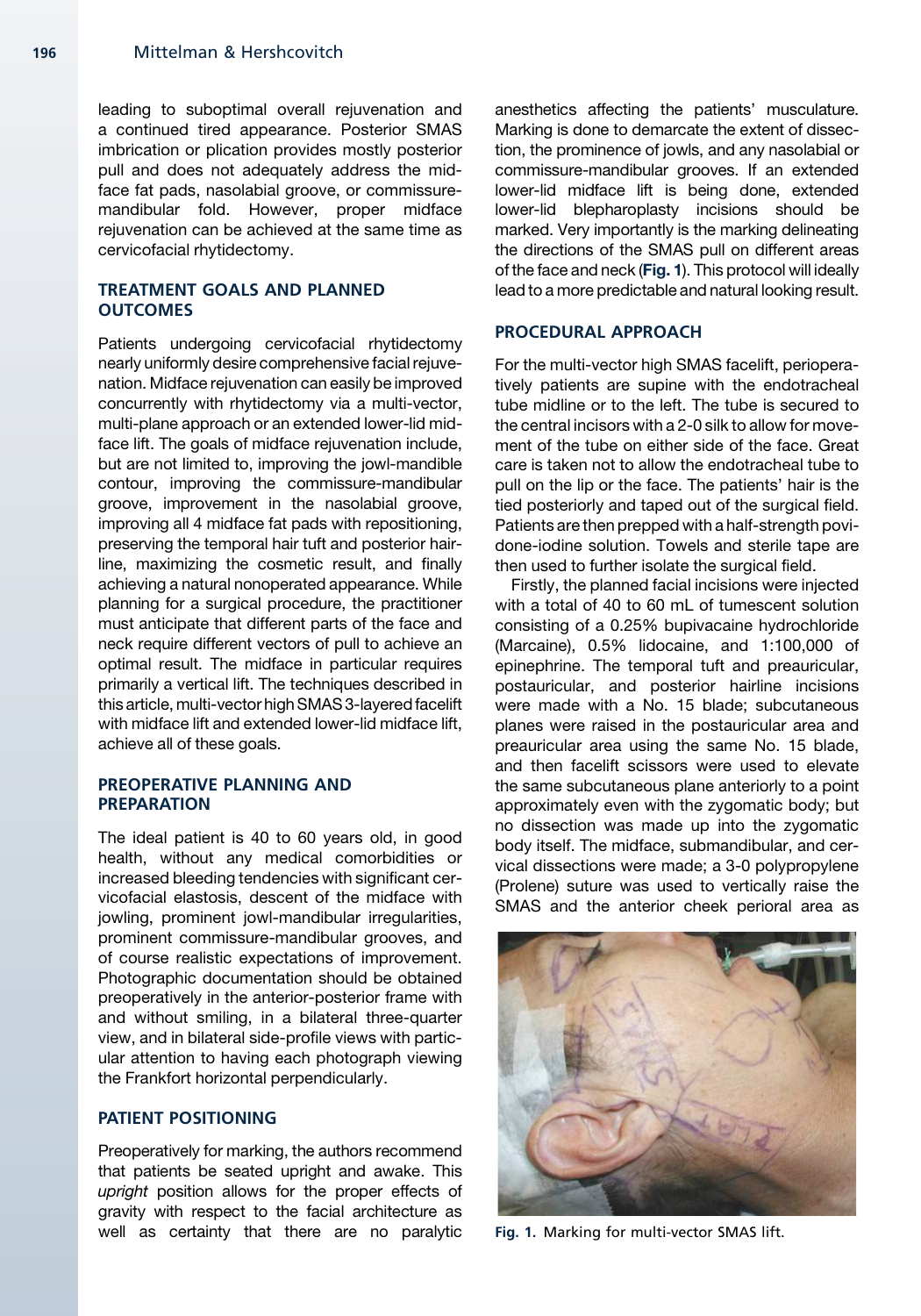Midface During Rhytidectomy 197

well as the multi-vector SMAS plication (Figs. 2 and 3). Softening of the nasolabial and commissure-mandibular grooves as well as elevation of the malar fat pad should be observed.

Several 3-0 Prolene sutures were also used to secure the platysma posteriorly and superiorly to the sternocleidomastoid fascia. The most inferior SMAS suture (3-0 Prolene) vector focuses on improvement of the lower and middle neck. The vector of pull is typically more superior and a little posterior. The most superior SMAS suture, the vectors focus on softening the nasolabial fold and elevating the malar fat pad. That suture's vector of pull is more superior and slightly posterior. The central SMAS sutures focus on improving the submentum, jawline and nasolabial fold. That vector of pull is equally superior and posterior. The elevation of the malar fat pad is considerable during this type of rhytidectomy and care must be taken not to over exaggerate the malar area.

Skin is then redraped and trimmed appropriately, and the skin flaps are closed in the standard fashion. After ensuring adequate hemostasis, the incisions are closed with a 5.0 Prolene suture in a combination of interrupted, running, vertical mattress and horizontal mattress sutures to allow for a tension-free closure (Figs. 4 and [5](#page-3-0)).

An extended lower-lid midface lift may also be used to enhance any facelift or used when doing a lower-lid blepharoplasty. A prominent horizontal lower-lid rhytid is identified, and an incision is marked out and injected with local anesthetic bilaterally. Dissection is carried out deep to the orbicularis muscle bilaterally. Dissection along the lower lid continues in the suborbicularis muscle space, but above the septum orbitale. The dissection of the skin-muscle flap is continued a short distance over the malar prominence depending on that individuals perceived optimal result. Midface mobility allows for suspension of the midface structures



Fig. 3. SMAS suspension in multi-vector facelift with midface suspension.

and inferior orbicularis oculi muscles. The lateral orbicularis is suspended to the orbital rim with horizontal mattress 5-0 Prolene sutures. This suspension allows for focus and suspension of the malar bag. In an attempt to avoid dimpling, the suspension of the inferior orbicularis muscle is accomplished by suturing that muscle to the periosteum1-4 mm lateral to the lateral orbital rim. An additional suspension of the orbicularis muscle is accomplished 3-6 mm lateral to orbital rim. The two suspensions provide greater assurance that the midface lift elevation will be permanent. The lower lid incisions are closed with interrupted 6-0 prolene laterally and a running 6-0 prolene from the lateral canthus medially. This placement ensures that the suture is placed through the superior portion of the skin-muscle flap to ensure volume before the horizontal mattress is completed on the inferior portion of the skin-muscle flap. The precise placement of these sutures provides smooth contouring of the inferior and superior skin flaps and minimizes the chance of dimpling. The closure is completed by placing interrupted stitches with 6-0 prolene sutures followed by running 6-0 Prolene sutures in the skin bilaterally.



Fig. 2. Vectors of pull for SMAS; medial arrows provide the malar lift.



Fig. 4. Skin excision of multi-vector SMAS facelift.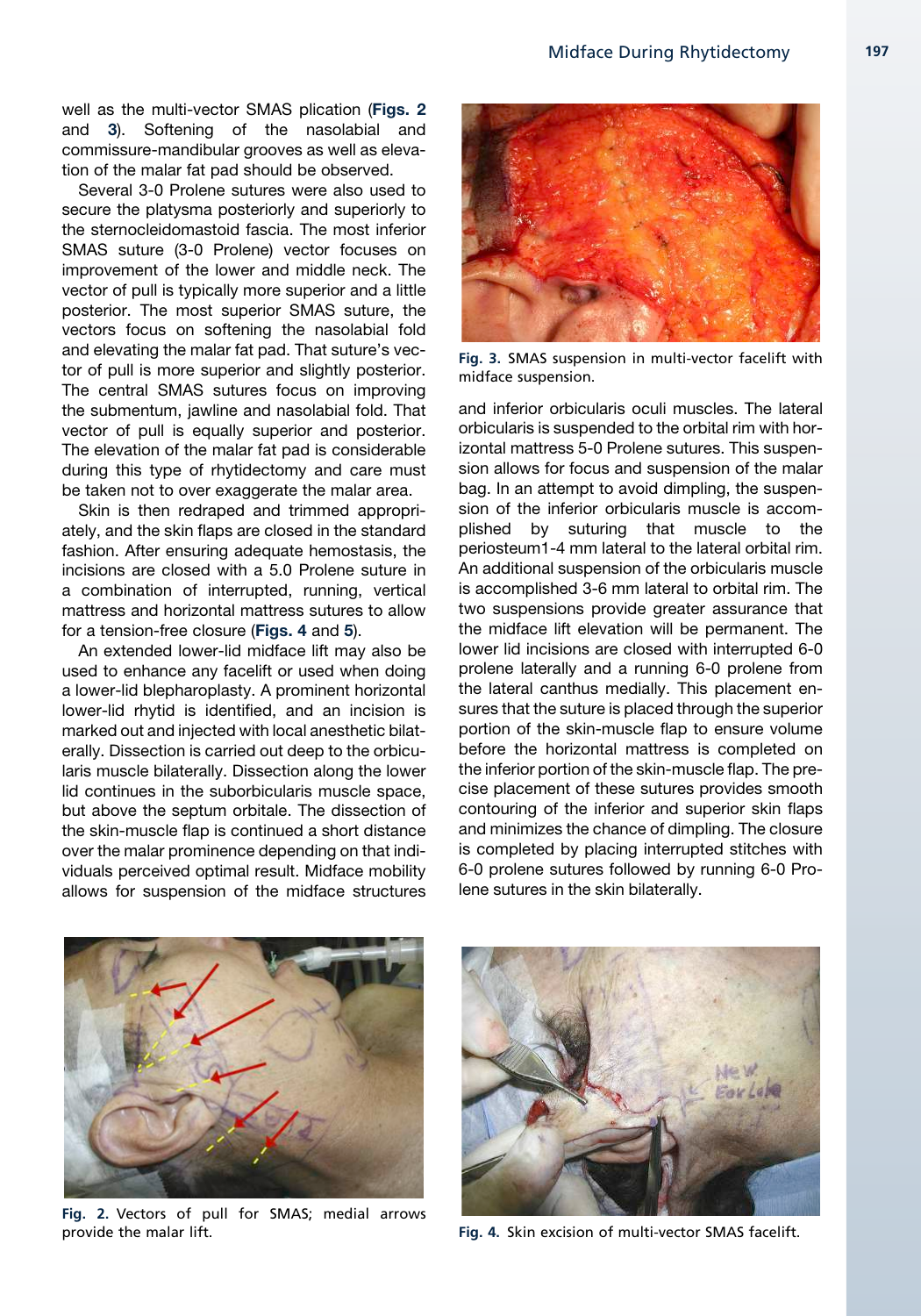<span id="page-3-0"></span>

Fig. 5. Closure of multi-vector SMAS facelift.

# POTENTIAL COMPLICATIONS AND ADVERSE **FVFNTS**

The multi-vector high SMAS facelift has complications similar to a traditional SMAS plication or imbrication facelift. These complications include, but are not limited to, hematoma, seroma, epidermolysis, hypesthesia, and irregular skin contouring. There is a greater chance of epidermolysis because the blood supply to the skin flap is less compared with a deep-plane technique. Specific midface-related imperfection of the multivector high SMAS facelift include too much elevation of the malar fat pad resulting in too full a malar prominence, usually secondary to too much lift and/or bruising. The fullness of the malar area will typically heal with time. There is always the option to resuspend the midface; however, the authors have never had to do that. In all of the authors' patients, the problem resolved within 2 months.

With regards to the extended lower lid mid-face lift, if there is a lower lid blepharoplasty done concurrently, there is a risk of some lateral rounding. However, in an isolated mid-face lift, the chances are lateral rounding is further diminished because of the suspension of the skin-muscle flap. An adverse effect from the extended lower lid mid-face lift can be irregular skin contouring or dimpling close to the site of the suspension sutures. If dimpling occurs and is cosmetically undesirable, it usually resolves within 2-3 months. If it does not resolve, it can be improved by removing one or both sutures several months after the procedure. A sensation of tightness can be an adverse effect with or without animation in the mid-face, but that resolves within a few weeks if it occurs at all.

# POSTPROCEDURAL CARE AND RECOVERY

Care for the multi-vector high SMAS rhytidectomy and midface lift is not dissimilar to traditional



Fig. 6. Preoperative (A) and postoperative (B) multi-vector SMAS facelift combined with chin-prejowl implant and rhinoplasty.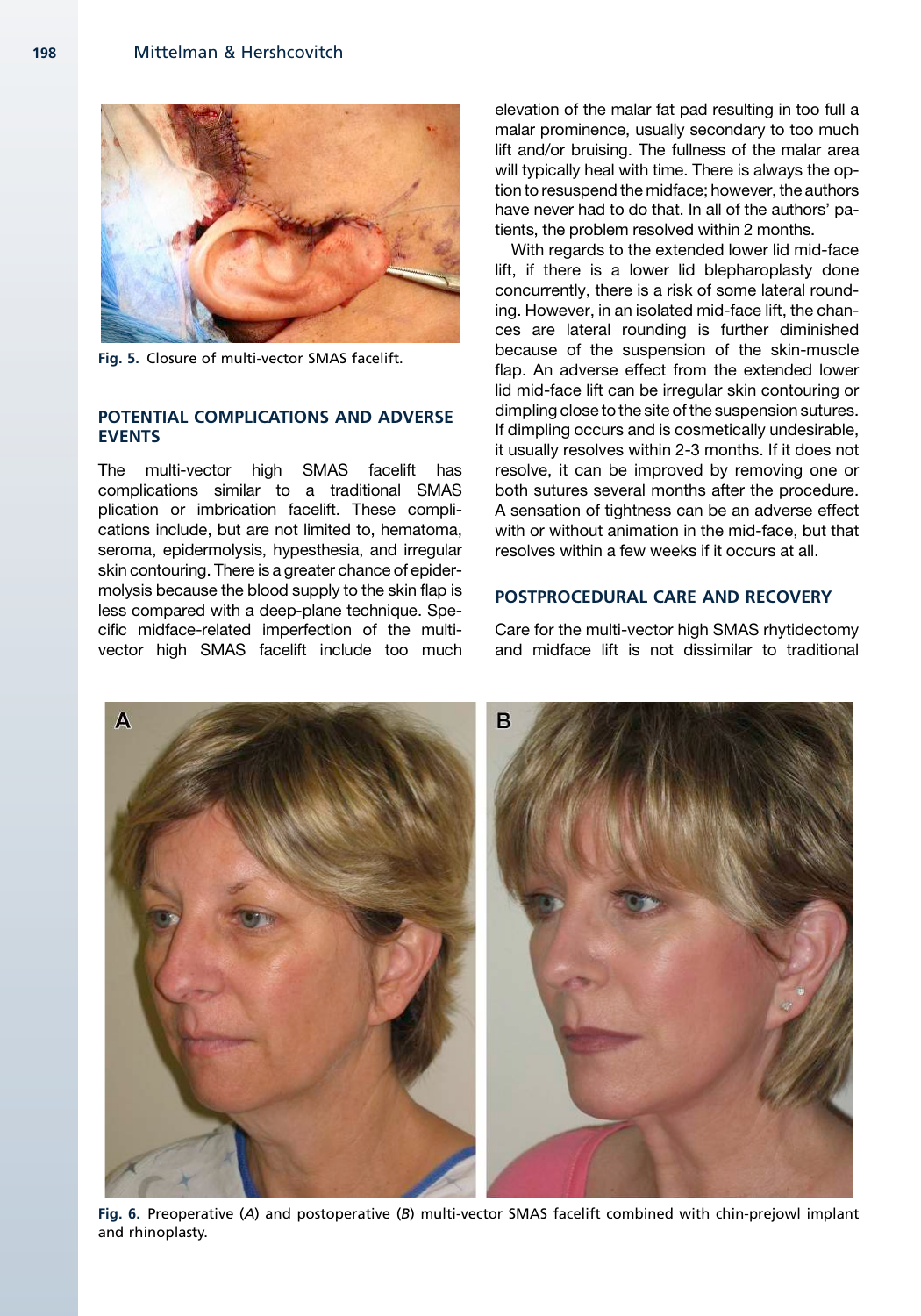<span id="page-4-0"></span>care after a rhytidectomy. All patients receive antistaphylococcal antibiotics for 5 days postoperatively. The authors recommend follow-up visits to the office the day after surgery for the first postoperative visit and dressing change. On the fourth or fifth day, the first set of sutures are removed. Additional sutures are removed 1 week postoperatively, and all sutures are usually



Fig. 7. Preoperative (A,C) and postoperative (B,D) extended lower-lid midface lift with concurrent face-neck lift and vertical neck lift.